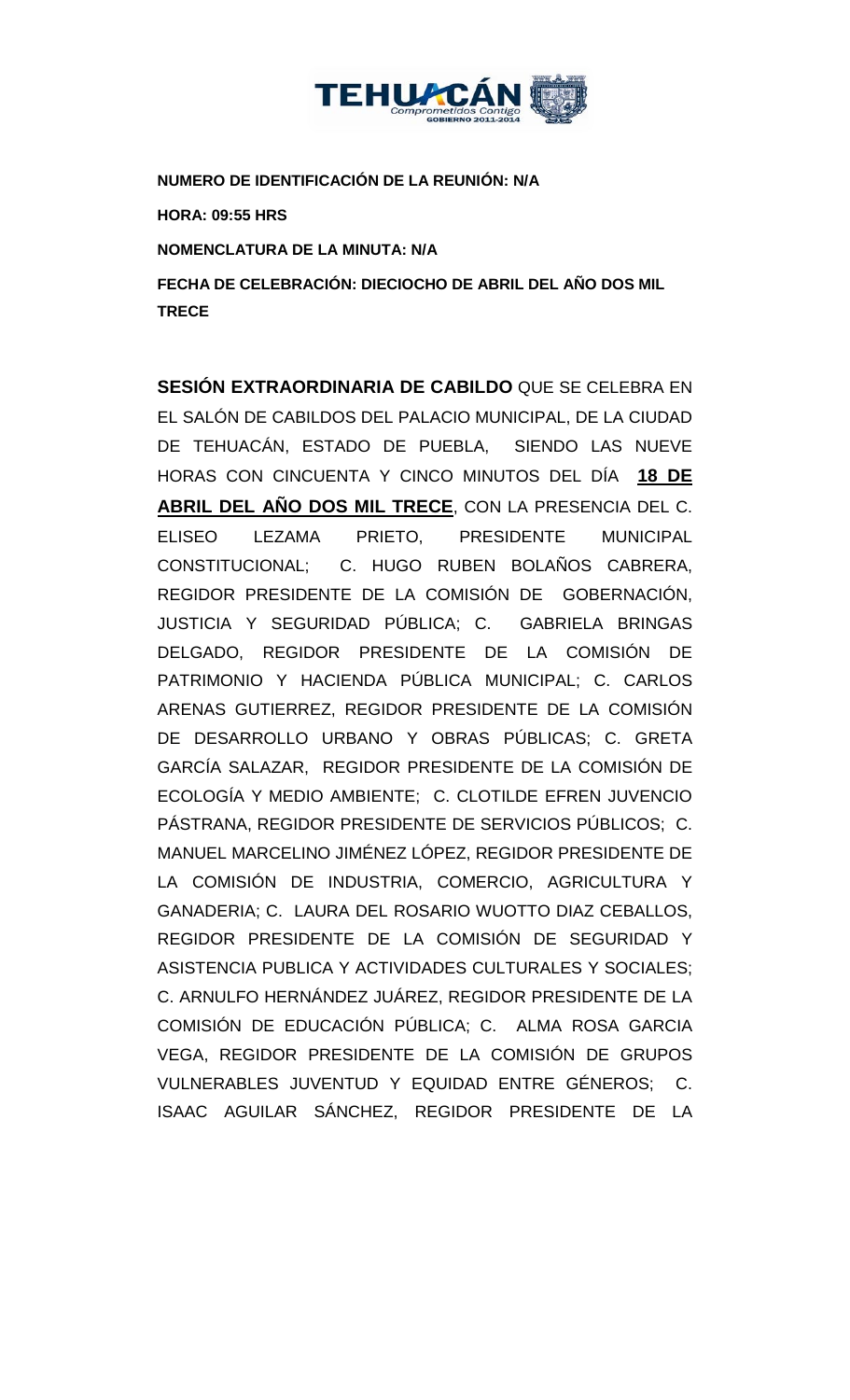COMISIÓN DE NOMENCLATURA; CARLOS CADENA CORONA, REGIDOR PRESIDENTE DE LA COMISIÓN DE ACTIVIDADES DEPORTIVAS; C. ENRIQUE BUSTOS FLORES, REGIDOR PRESIDENTE DE LA COMISIÓN DE PATRIMONIO HISTÓRICO; C. LIC. ROBERTO IVÁN LINARES CHÁVEZ, SÍNDICO MUNICIPAL, ASÍ COMO EL C. DR. JOSÉ ORLANDO CUALLO CINTA, SECRETARIO DEL AYUNTAMIENTO QUIEN DA FE.---------------------------------------------

UNA VEZ QUE SE HA PASADO LISTA DE ASISTENCIA SE INFORMA LO SIGUIENTE:

NO SE ENCUENTRAN PRESENTES EN ESTA SESIÓN DE CABILDO LOS C.C. REGIDORES CARLOS ARENAS GUTIERREZ Y CARLOS CADENA CORONA.

SEÑOR PRESIDENTE LE COMUNICO QUE SE ENCUENTRAN 12 DE LOS MIEMBROS DEL CABILDO, POR LO ANTERIOR SE DECLARA EL QUÓRUM LEGAL PARA CONTINUAR CON LA PRESENTE SESIÓN DE CABILDO.

EL C. DR. JOSÉ ORLANDO CUALLO CINTA, PROCEDE A DAR LECTURA AL ORDEN DEL DÍA, MISMA QUE CONTIENE LOS SIGUIENTES PUNTOS:

#### **1.- APERTURA DE LA SESIÓN**

**2.- LISTA DE ASISTENCIA**

**3.- DECLARATORIA DEL QUÓRUM**

**4.- SINDICATURA.-**

 **SINDICATURA.- ANÁLISIS, DISCUSIÓN Y EN SU CASO APROBACIÓN DEL PETITORIO QUE CONTIENE EL APOYO ECONOMICO A LAS OFICINAS DEL MINISTERIO PUBLICO SUR-ORIENTE, POR EL PERIODO COMPRENDIDO DEL 16 DE ABRIL DEL 2013 AL 14 DE FEBRERO DEL 2014.**

CLAUSURA.

**SINDICATURA.- ANÁLISIS, DISCUSIÓN Y EN SU CASO APROBACIÓN DEL PETITORIO QUE CONTIENE EL APOYO ECONOMICO A LAS OFICINAS DEL MINISTERIO PUBLICO SUR-ORIENTE, POR EL PERIODO COMPRENDIDO DEL 16 DE ABRIL DEL 2013 AL 14 DE FEBRERO DEL 2014.**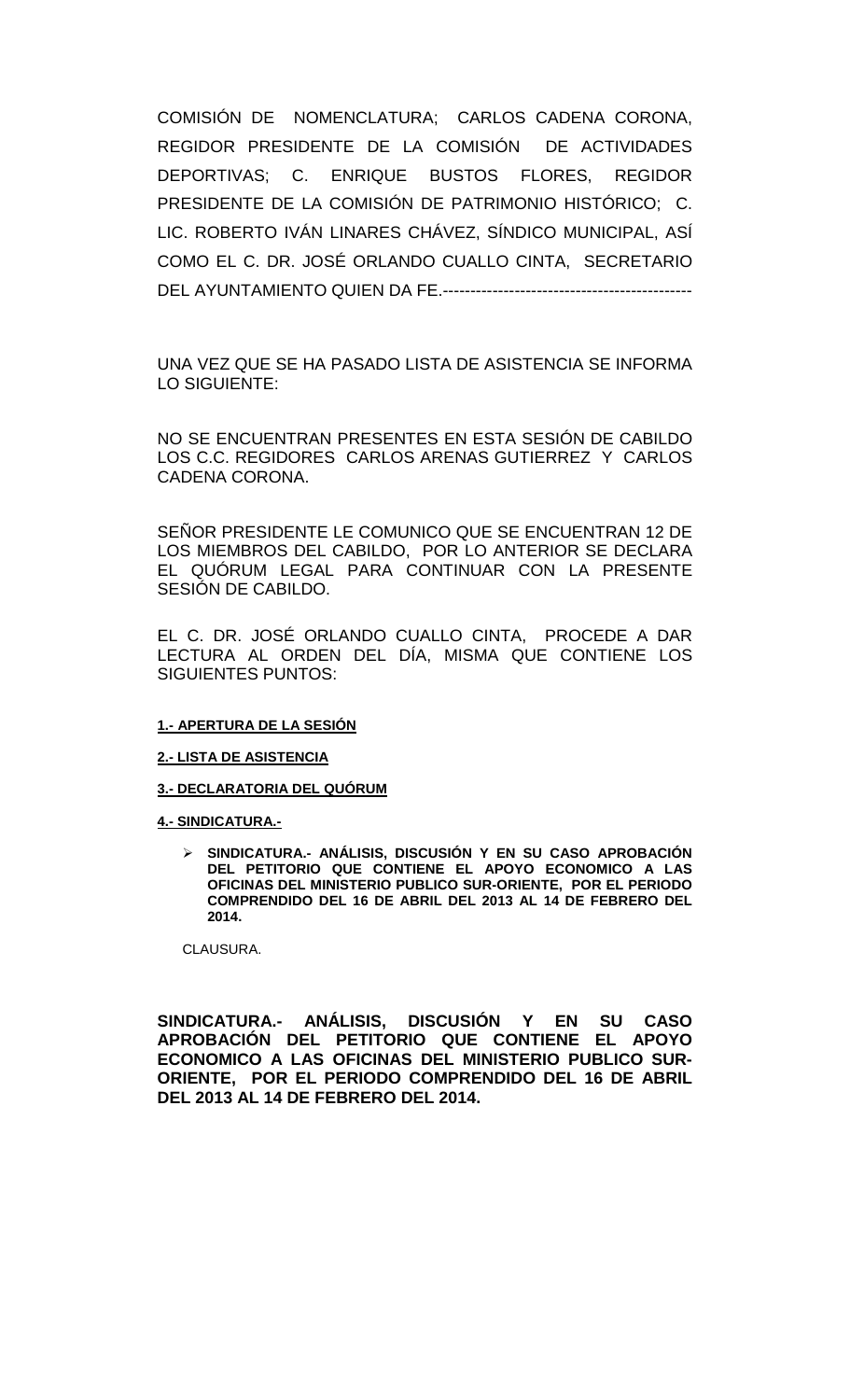SEÑOR SINDICO TIENE USTED EL USO DE LA PALABRA. EL C. LIC. ROBERTO IVAN LINARES CHAVEZ, PROCEDE A DARLECTURA AL DOCUMENTO DE REFERENCIA, MISMO QUE A LA LETRA DICE:

### **"…HONORABLE CABILDO:**

EL SUSCRITO **LIC. ROBERTO IVAN LINARES CHÁVEZ**, SINDICO MUNICIPAL DE TEHUACÁN, PUEBLA, EN EJERCICIO DE LAS FACULTADES QUE ME CONFIEREN LOS ARTÍCULOS 46, 77, 78 FRACCIÓN XVIII, 100 FRACCIÓN V Y VIII, Y DEMÁS RELATIVOS Y APLICABLES DE LA LEY ORGÁNICA MUNICIPAL, SOMETO A LA CONSIDERACIÓN DE ESTE CUERPO COLEGIADO EL PRESENTE PETITORIO, **PARA APROBAR EL APOYO ECONÓMICO A LAS OFICINAS DEL MINISTERIO PUBLICO SUR-ORIENTE,** CON BASE A LOS SIGUIENTES;

## **C O N S I D E R A N D O S**

- I. QUE DE CONFORMIDAD CON LAS FRACCIONES II, IV DEL ARTÍCULO 115 DE LA CONSTITUCIÓN POLÍTICA DE LOS<br>ESTADOS UNIDOS MEXICANOS. LOS MUNICIPIOS UNIDOS MEXICANOS, LOS ESTARÁN INVESTIDOS DE PERSONALIDAD JURÍDICA Y MANEJARÁN SU PATRIMONIO CONFORME A LA LEY, LOS AYUNTAMIENTOS TENDRÁN FACULTADES PARA APROBAR, DE ACUERDO CON LAS LEYES EN MATERIA MUNICIPAL QUE DEBERÁN EXPEDIR LAS LEGISLATURAS DE LOS ESTADOS, LOS BANDOS DE POLICÍA Y GOBIERNO, LOS REGLAMENTOS, CIRCULARES Y DISPOSICIONES ADMINISTRATIVAS DE OBSERVANCIA GENERAL DENTRO DE SUS RESPECTIVAS JURISDICCIONES, QUE ORGANICEN LA ADMINISTRACIÓN PÚBLICA MUNICIPAL, REGULEN LAS MATERIAS, PROCEDIMIENTOS, FUNCIONES Y SERVICIOS PÚBLICOS DE SU COMPETENCIA Y ASEGUREN LA PARTICIPACIÓN CIUDADANA Y VECINAL; ASÍ MISMO LOS MUNICIPIOS ADMINISTRARÁN LIBREMENTE SU HACIENDA, LA CUAL SE FORMARÁ DE LOS RENDIMIENTOS DE LOS BIENES QUE LES PERTENEZCAN, ASÍ COMO DE LAS CONTRIBUCIONES Y OTROS INGRESOS QUE LAS LEGISLATURAS ESTABLEZCAN A SU FAVOR; MISMAS DISPOSICIONES QUE SON TRASLADADAS AL PÁRRAFO PRIMERO DEL ARTÍCULO 103 Y A LA FRACCIÓN III DEL ARTÍCULO 105 DE LA CONSTITUCIÓN POLÍTICA DEL ESTADO LIBRE Y SOBERANO DE PUEBLA, ASÍ COMO EN SUS CONTENIDOS ESENCIALES AL ARTÍCULO 3 DE LA LEY ORGÁNICA MUNICIPAL;
- II. QUE EL ARTÍCULO 107 DE LA LEY ORGÁNICA MUNICIPAL DETERMINA QUE EL PODER PÚBLICO DEL ESTADO Y LOS AYUNTAMIENTOS TIENEN EL DEBER DE PROMOVER EL DESARROLLO ECONÓMICO Y SOCIAL DE SUS HABITANTES Y PARA ELLO SU ACTIVIDAD SERÁ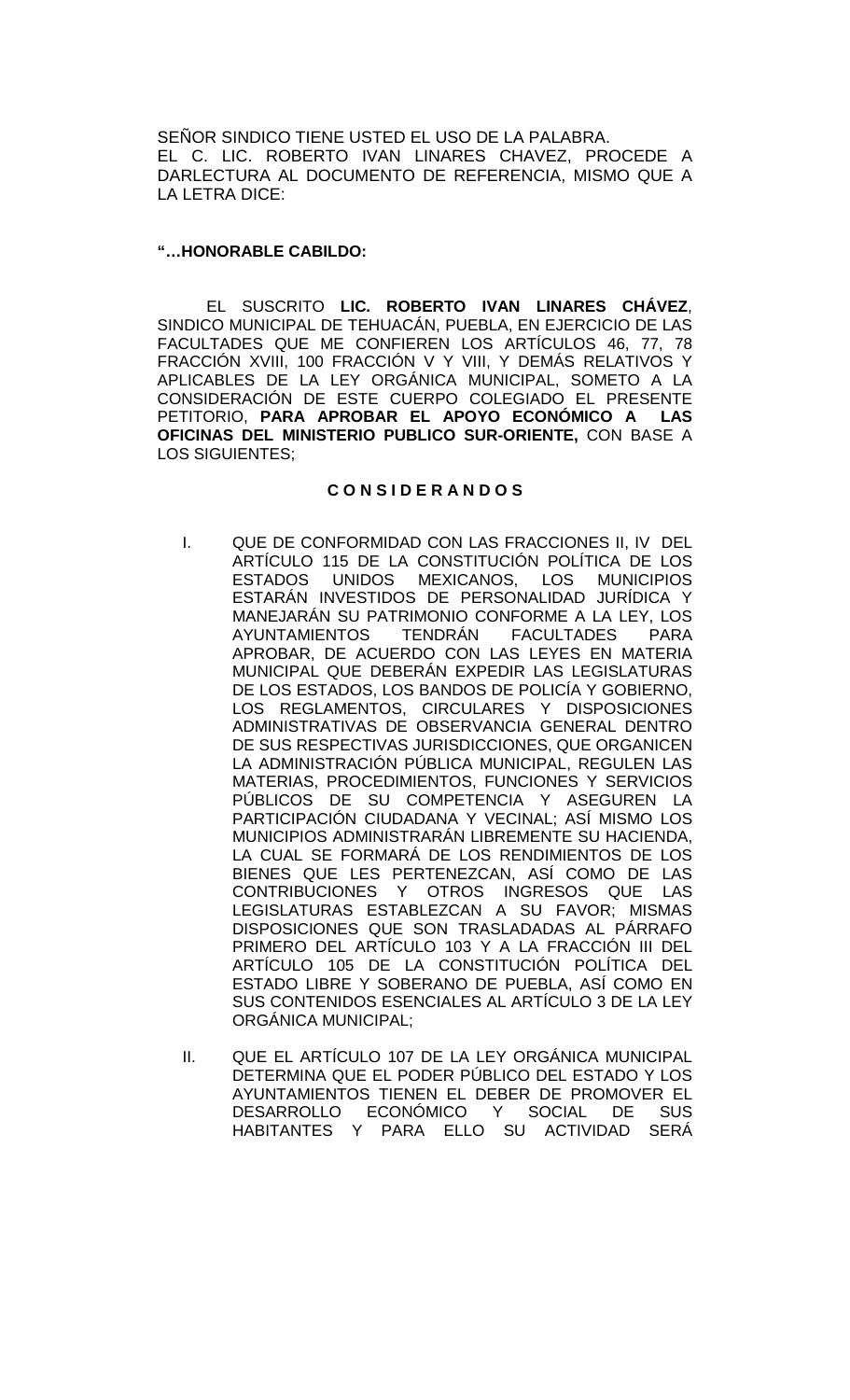PROGRAMADA; SIENDO QUE ASÍ MISMO LOS ARTÍCULOS 109 Y 110 DEL MISMO CUERPO NORMATIVO ESTABLECEN QUE LA HACIENDA PÚBLICA TIENE POR OBJETO ATENDER LOS GASTOS DEL ESTADO Y QUE SE FORMARÁ CON EL PRODUCTO DE LAS CONTRIBUCIONES, IMPUESTOS, DERECHOS, PRODUCTOS, APROVECHAMIENTOS Y<br>PARTICIPACIONES QUE DETERMINEN LAS LEYES PARTICIPACIONES FISCALES, Y CON LAS DONACIONES, LEGADOS, HERENCIAS Y REINTEGROS QUE SE HICIEREN EN SU FAVOR;

- III. QUE EL ARTÍCULO 78 FRACCIONES I, XV, XVII Y XVIII DE LA LEY ORGÁNICA MUNICIPAL, DETERMINA DENTRO DE LAS ATRIBUCIONES DE LOS AYUNTAMIENTOS EL CUMPLIR Y<br>HACER CUMPLIR. EN LOS ASUNTOS DE SU CUMPLIR, EN LOS ASUNTOS DE SU COMPETENCIA, LAS LEYES, DECRETOS Y DISPOSICIONES DE OBSERVANCIA GENERAL DE LA FEDERACIÓN Y DEL ESTADO, ASÍ COMO LOS ORDENAMIENTOS MUNICIPALES; DESIGNAR DE ENTRE LOS REGIDORES A QUIENES DEBAN INTEGRAR LAS COMISIONES QUE SE DETERMINAN EN LA<br>PRESENTE LEY: FOMENTAR LAS ACTIVIDADES PRESENTE LEY; FOMENTAR LAS ACTIVIDADES DEPORTIVAS, CULTURALES Y EDUCATIVAS, ESTANDO OBLIGADOS A SEGUIR LOS PROGRAMAS QUE EN ESTA MATERIA ESTABLEZCAN LAS AUTORIDADES COMPETENTES; PROMOVER CUANTO ESTIME CONVENIENTE PARA EL PROGRESO ECONÓMICO, SOCIAL Y CULTURAL DEL MUNICIPIO;
- IV. QUE EL ARTÍCULO 46 DE LA MISMA LEY ORGÁNICA MUNICIPAL, PRECEPTÚA QUE LOS AYUNTAMIENTOS ESTARÁN INTEGRADOS POR UN PRESIDENTE MUNICIPAL, REGIDORES Y SÍNDICO, QUE POR ELECCIÓN POPULAR DIRECTA SEAN DESIGNADOS DE ACUERDO A LA PLANILLA QUE HAYA OBTENIDO EL MAYOR NÚMERO DE VOTOS.
- V. QUE EL ARTÍCULO 77 DE LA MISMA LEY ARRIBA INVOCADA ESTIPULA QUE LOS ACUERDOS DE LOS AYUNTAMIENTOS SE TOMARÁN POR MAYORÍA DE VOTOS DEL PRESIDENTE MUNICIPAL, REGIDORES Y SÍNDICO, Y EN CASO DE EMPATE, EL PRESIDENTE MUNICIPAL TENDRÁ VOTO DE CALIDAD.
- VI. QUE EL ARTÍCULO 150 FRACCIÓN V DE LA MULTICITADA LEY ESTABLECE QUE EL GASTO MUNICIPAL SE EJERCERÁ DE ACUERDO A LO QUE DETERMINE EL AYUNTAMIENTO;
- VII. QUE EL ARTÍCULO 78 FRACCIÓN XVIII DE LA LEY ORGÁNICA MUNICIPAL, SEÑALA QUE ES ATRIBUCIÓN DEL<br>AYUNTAMIENTO PROMOVER CUANTO ESTIME **AYUNTAMIENTO** CONVENIENTE PARA EL PROGRESO ECONÓMICO, SOCIAL Y CULTURAL DEL MUNICIPIO Y ACORDAR LAS OBRAS PÚBLICAS QUE FUEREN NECESARIAS.
- VIII. QUE CON FECHA 11 DE ABRIL DEL AÑO EN CURSO, FUE RECEPCIONADO EN LA SECRETARÍA GENERAL UN OFICIO SIGNADO POR EL C. LIC. RAFAEL CARPINTEYRO LAZCANO, DIRECTOR DE AGENCIAS DEL MINISTERIO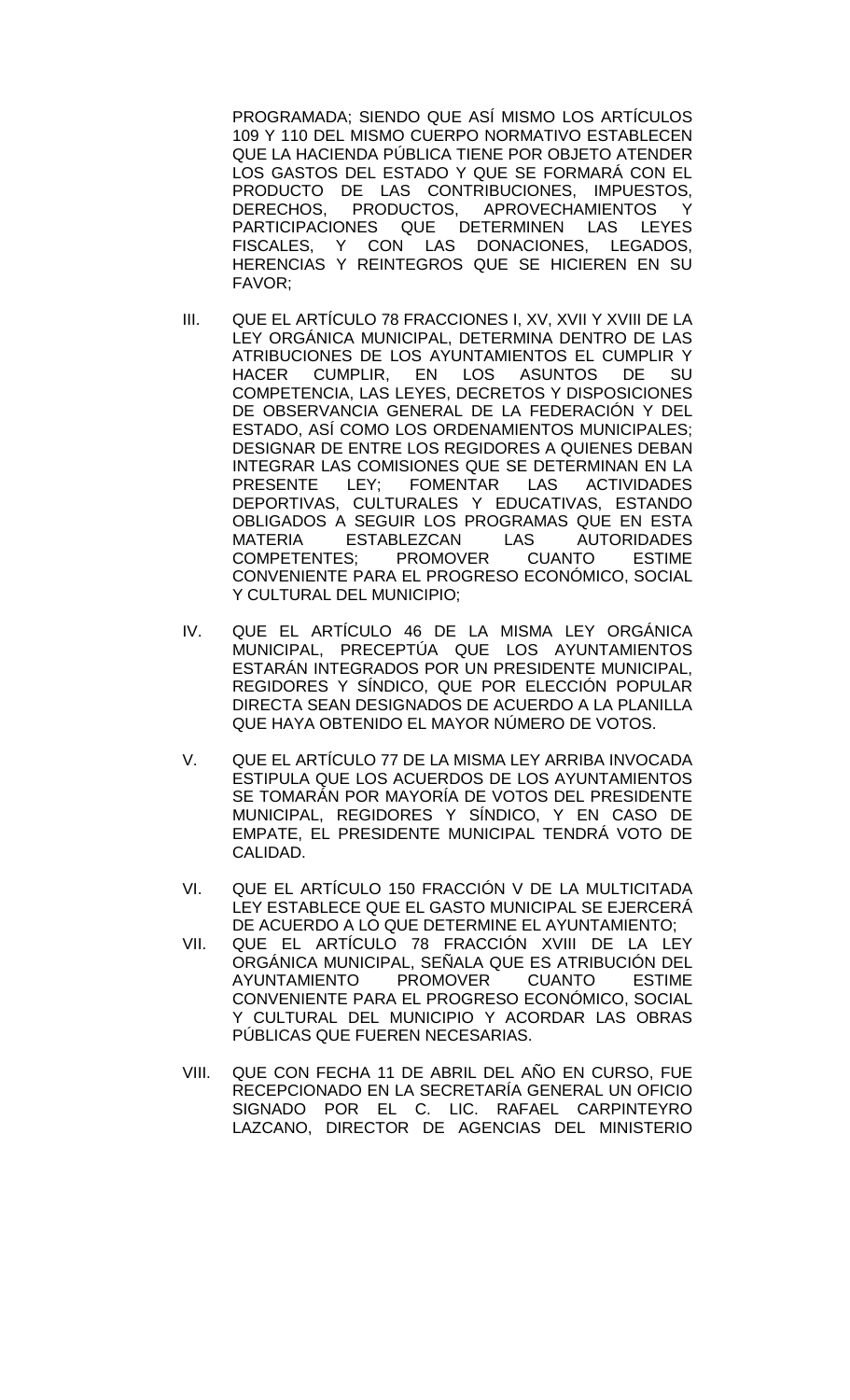PUBLICO. FORÁNEA SUR-ORIENTE, TEHUACÁN, PUEBLA, POR MEDIO DEL CUAL SOLICITA UN APOYO ECONÓMICO QUINCENAL PARA LA **C. SARA BEATRIZ MARTINEZ**  TODA VEZ QUE PRESTA SUS SERVICIOS COMO SECRETARIA DE ESA DIRECCIÓN DE AGENCIAS DEL MINISTERIO PUBLICO ZONA FORÁNEA SUR ORIENTE DEL ESTADO, Y QUE SE ESTARÍA EN LA POSIBILIDAD DE APOYAR CON LA CANTIDAD DE \$2,145.00 (DOS MIL CIENTO CUARENTA Y CINCO PESOS 00/100 M.N.) POR LO CUAL ES NECESARIO QUE ESTE CABILDO AUTORICE DICHO APOYO A OTORGARSE A PARTIR DEL DÍA 16 DE ABRIL Y HASTA EL 14 DE FEBRERO DEL 2014.

POR LO ANTES EXPUESTO, FUNDADO Y MOTIVADO EN TODOS Y CADA UNO DE LOS CONSIDERANDOS DEL PRESENTE INSTRUMENTO, SE SOMETE A CONSIDERACIÓN DE ESTE HONORABLE CUERPO COLEGIADO LOS SIGUIENTES:

#### **PETITORIOS**

**PRIMERO.-** SE APRUEBE POR ESTE HONORABLE CABILDO EL APOYO ECONÓMICO SOLICITADO, PUDIENDO OTORGARSE A PARTIR DEL DÍA 16 DE ABRIL DEL AÑO EN CURSO Y HASTA EL DÍA 14 DE FEBRERO DEL 2014, EL CUAL SE ENCUENTRA DESCRITO EN EL CONSIDERANDO VIII DEL PRESENTE INSTRUMENTO Y QUE SE TIENEN AQUÍ POR REPRODUCIDOS COMO SI A LA LETRA SE INSERTAREN EN OBVIO DE INNECESARIAS REPETICIONES.

**SEGUNDO**.- NOTIFÍQUESE EL ACUERDO QUE RECAIGA AL PRESENTE PETITORIO A LAS ÁREAS CORRESPONDIENTES.<br>ATENTAMENTE.- TEHUACÁN, COMPROMETIDOS CONTIGO.-TEHUACÁN, COMPROMETIDOS CONTIGO.-TEHUACÁN, PUEBLA A 17 DE ABRIL DEL 2013.- LIC. ROBERTO IVAN LINARES CHAVEZ.- FIRMA ILEGIBLE…"

SEÑOR PRESIDENTE MUNICIPAL, REGIDORES Y SINDICO MUNICIPAL, EN VOTACIÓN SE LES CONSULTA SI SE APRUEBA LA PROPUESTA PRESENTADA EN CUESTIÓN, LOS QUE ESTÉN POR LA AFIRMATIVA SÍRVANSE MANIFESTARLO LEVANTANDO LA MANO.

HABIÉNDOSE ANALIZADO AMPLIAMENTE EL CONTENIDO DEL DICTAMEN DE REFERENCIA, POR MAYORÍA CON 12 VOTOS A FAVOR, POR PARTE DE LOS INTEGRANTES DEL HONORABLE CABILDO, SE DETERMINA EL SIGUIENTE:

## **A C U E R D O**

**PRIMERO.-** SE APRUEBA POR ESTE HONORABLE CABILDO EL APOYO ECONÓMICO SOLICITADO, A PARTIR DEL DÍA 16 DE ABRIL DEL AÑO EN CURSO Y HASTA EL DÍA 14 DE FEBRERO DEL 2014, EL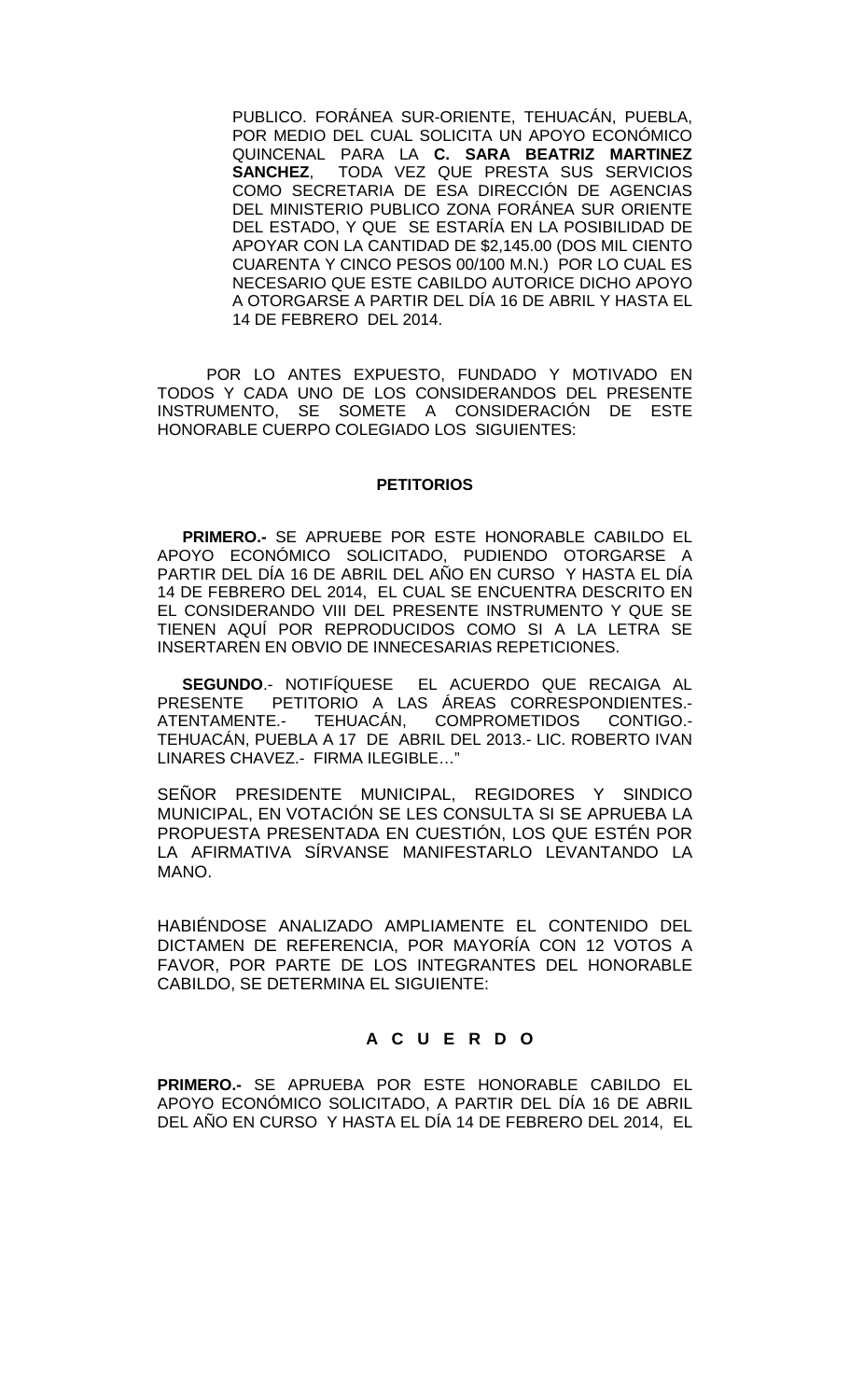CUAL SE ENCUENTRA DESCRITO EN EL CONSIDERANDO VIII DEL PRESENTE INSTRUMENTO Y QUE SE TIENEN AQUÍ POR REPRODUCIDOS COMO SI A LA LETRA SE INSERTAREN EN OBVIO DE INNECESARIAS REPETICIONES.

**SEGUNDO**.- SE INSTRUYE AL SECRETARIO DEL AYUNTAMIENTO REMITA COPIA DEL PRESENTE ACUERDO A LA DIRECCION DE RECURSOS HUMANOS Y ÁREAS CORRESPONDIENTES.

LO ANTERIOR CON FUNDAMENTO EN LOS DISPOSITIVOS LEGALES INVOCADOS EN EL PETITORIO DE REFERENCIA.

NO HABIÉNDO ASUNTO QUE TRATAR SE DA POR TERMINADA LA PRESENTE SESIÓN DE CABILDO, DIEZ HORAS DEL DÍA DIECIOCHO DE ABRIL DEL AÑO DOS MIL TRECE, PROCEDIENDOSE A LEVANTAR LA PRESENTE ACTA QUE FIRMAN LOS QUE EN ELLA INTERVINIERON.- DOY FE.------------------

# **SECRETARIO DEL H. AYUNTAMIENTO**

**C. JOSÉ ORLANDO CUALLO CINTA.**

**C. ELISEO LEZAMA PRIETO \_\_\_\_\_\_\_\_\_\_\_\_\_\_\_\_\_\_\_\_\_\_ C. HUGO RUBEN BOLAÑOS CABRERA \_\_\_\_\_\_\_\_\_\_\_\_\_\_\_\_\_\_\_\_\_\_ C. GABRIELA BRINGAS DELGADO** C. CARLOS ARENAS GUTIERREZ **AUSENTE C. GRETA GARCIA SALAZAR \_\_\_\_\_\_\_\_\_\_\_\_\_\_\_\_\_\_\_\_\_\_ C. CLOTILDE EFREN JUVENCIO PASTRANA \_\_\_\_\_\_\_\_\_\_\_\_\_\_\_\_\_\_\_\_\_\_ C. MANUEL MARCELINO JIMENEZ LOPEZ \_\_\_\_\_\_\_\_\_\_\_\_\_\_\_\_\_\_\_\_\_\_**

**C. LAURA DEL ROSARIO WUOTTO DIAZ CEBALLOS**